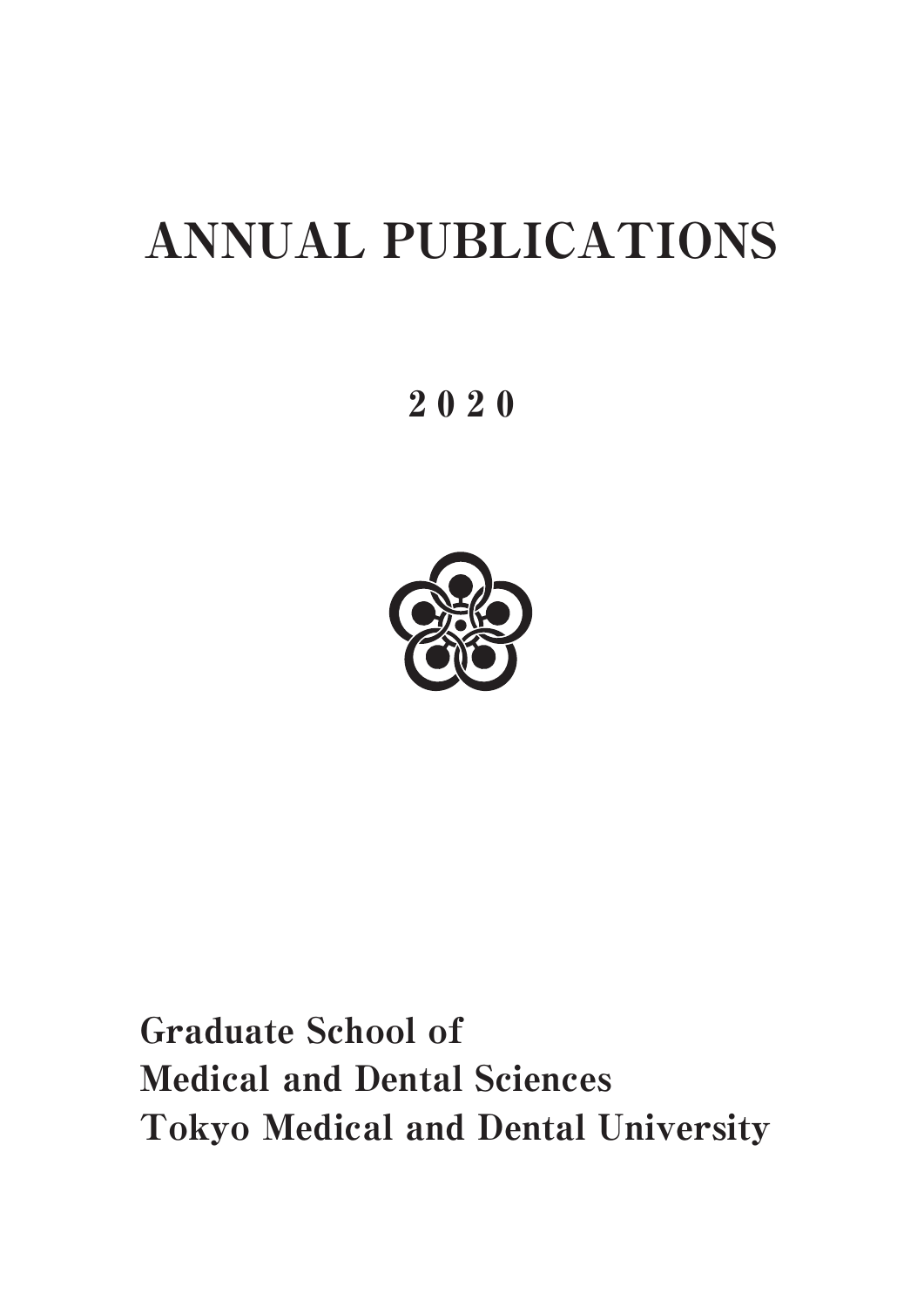# **CONTENTS**

#### **Graduate School of Medical and Dental Sciences**

#### Medical and Dental Sciences

#### **Oral Health Sciences**

|                                                                                                    | $\overline{4}$ |
|----------------------------------------------------------------------------------------------------|----------------|
|                                                                                                    | 6              |
|                                                                                                    | 8              |
|                                                                                                    | 10             |
|                                                                                                    | 12             |
|                                                                                                    | 17             |
|                                                                                                    | 19             |
| Pediatric Dentistry / Special Needs Dentistry ……………………………………………………………………………………………                  | 22             |
|                                                                                                    | 25             |
|                                                                                                    | 30             |
|                                                                                                    | 39             |
|                                                                                                    | 46             |
| Oral Implantology and Regenerative Dental Medicine manufacturers and increase of the United States | 50             |

#### **Maxillofacial and Neck Reconstruction**

#### **Bio-Matrix**

#### **Public Health**

| Global Health Promotion (110) 110                                                                                                                                                                                                                                                                                                                                                                                                                                                                                                                                               |
|---------------------------------------------------------------------------------------------------------------------------------------------------------------------------------------------------------------------------------------------------------------------------------------------------------------------------------------------------------------------------------------------------------------------------------------------------------------------------------------------------------------------------------------------------------------------------------|
| $\begin{minipage}{0.9\linewidth} \textbf{Evirionmental Prasitology} \end{minipage} \begin{minipage}{0.9\linewidth} \textbf{Proensic Medicine} \end{minipage} \begin{minipage}{0.9\linewidth} \textbf{Proresic Medicine} \end{minipage} \begin{minipage}{0.9\linewidth} \textbf{Proresic Medicine} \end{minipage} \begin{minipage}{0.9\linewidth} \textbf{Proresic Medicine} \end{minipage} \begin{minipage}{0.9\linewidth} \textbf{Proresic Medicine} \end{minipage} \begin{minipage}{0.9\linewidth} \textbf{Proresic Medicine} \end{minipage} \begin{minipage}{0.9\linewidth}$ |
|                                                                                                                                                                                                                                                                                                                                                                                                                                                                                                                                                                                 |
|                                                                                                                                                                                                                                                                                                                                                                                                                                                                                                                                                                                 |
|                                                                                                                                                                                                                                                                                                                                                                                                                                                                                                                                                                                 |
| Health Policy and Informatics www.www.www.www.www.www.www.ww.u24                                                                                                                                                                                                                                                                                                                                                                                                                                                                                                                |
|                                                                                                                                                                                                                                                                                                                                                                                                                                                                                                                                                                                 |
| Forensic Dentistry (2000) 132<br>Health Care Economics (2000) 135                                                                                                                                                                                                                                                                                                                                                                                                                                                                                                               |
|                                                                                                                                                                                                                                                                                                                                                                                                                                                                                                                                                                                 |
| Dental Education Development…………………………………………………………………………… 137                                                                                                                                                                                                                                                                                                                                                                                                                                                                                                                   |
| Oral Health Promotion (139) 139                                                                                                                                                                                                                                                                                                                                                                                                                                                                                                                                                 |
|                                                                                                                                                                                                                                                                                                                                                                                                                                                                                                                                                                                 |
|                                                                                                                                                                                                                                                                                                                                                                                                                                                                                                                                                                                 |
|                                                                                                                                                                                                                                                                                                                                                                                                                                                                                                                                                                                 |
|                                                                                                                                                                                                                                                                                                                                                                                                                                                                                                                                                                                 |
|                                                                                                                                                                                                                                                                                                                                                                                                                                                                                                                                                                                 |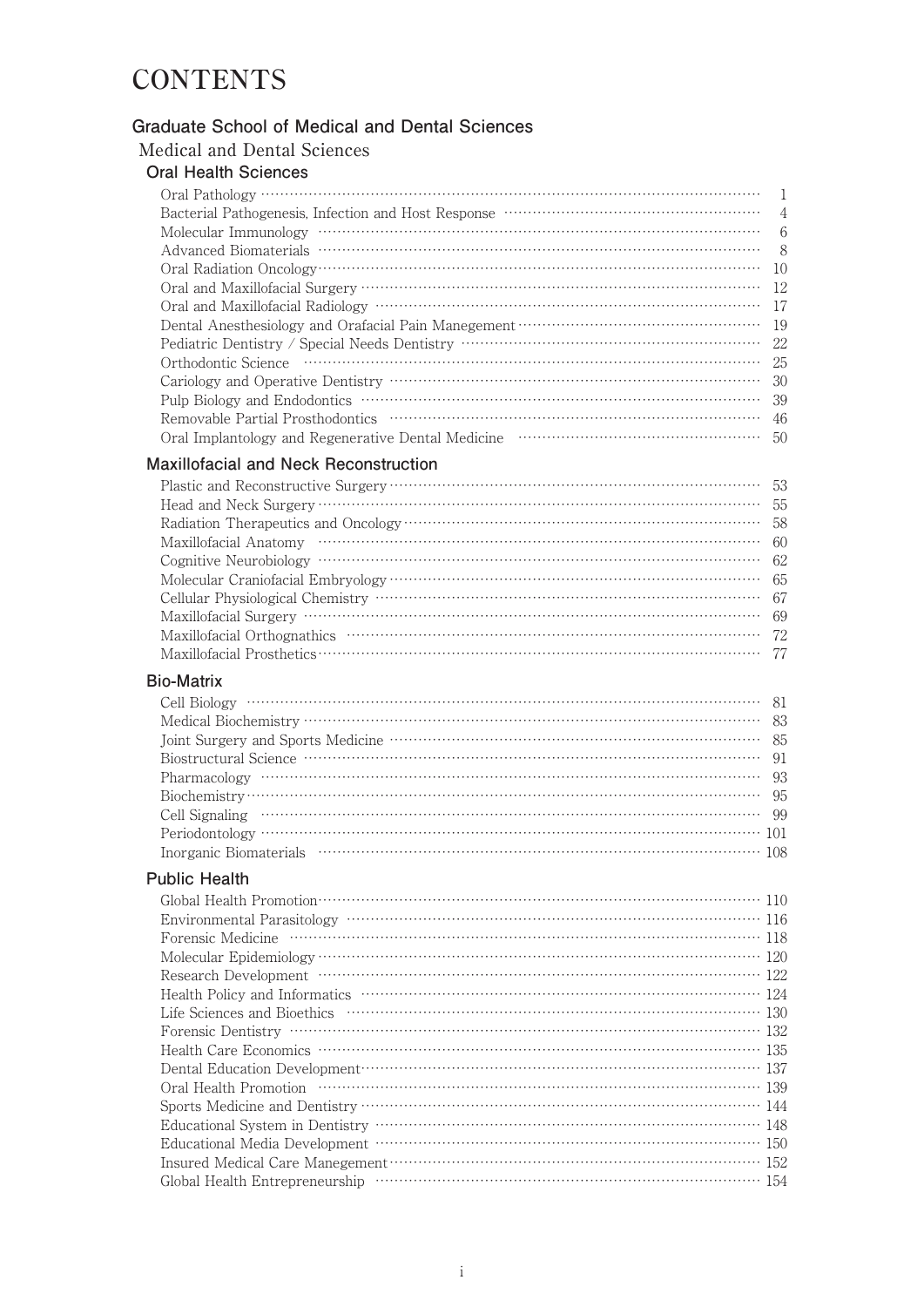| Gerontology and Gerodontology                                                                                  |  |
|----------------------------------------------------------------------------------------------------------------|--|
|                                                                                                                |  |
| Gerodontology and Oral Rehabilitation (1999) (1999) (1999) (1999) (1999) (1999) (1999) (1999) (1999) (1999) (1 |  |
|                                                                                                                |  |
| <b>Comprehensive Patient Care</b>                                                                              |  |
|                                                                                                                |  |
|                                                                                                                |  |
|                                                                                                                |  |
| Medical Education Research and Development (177) 277                                                           |  |
|                                                                                                                |  |
|                                                                                                                |  |
| Professional Development in Health Sciences Material Assembly 189                                              |  |
|                                                                                                                |  |
| <b>Cognitive and Behavioral Medicine</b>                                                                       |  |
|                                                                                                                |  |
|                                                                                                                |  |
|                                                                                                                |  |
|                                                                                                                |  |
|                                                                                                                |  |
|                                                                                                                |  |
|                                                                                                                |  |
|                                                                                                                |  |
|                                                                                                                |  |
|                                                                                                                |  |
|                                                                                                                |  |
|                                                                                                                |  |
|                                                                                                                |  |
| <b>Bio-Environmental Response</b>                                                                              |  |
|                                                                                                                |  |
|                                                                                                                |  |
|                                                                                                                |  |
|                                                                                                                |  |
|                                                                                                                |  |
|                                                                                                                |  |
|                                                                                                                |  |
|                                                                                                                |  |
|                                                                                                                |  |
|                                                                                                                |  |
| <b>Systemic Organ Regulation</b>                                                                               |  |
|                                                                                                                |  |
|                                                                                                                |  |
|                                                                                                                |  |
|                                                                                                                |  |
|                                                                                                                |  |
|                                                                                                                |  |
|                                                                                                                |  |
|                                                                                                                |  |
|                                                                                                                |  |
| Urology $\cdots$ 323                                                                                           |  |
|                                                                                                                |  |
|                                                                                                                |  |
|                                                                                                                |  |
| <b>Advanced Therapeutic Sciences</b>                                                                           |  |
|                                                                                                                |  |
|                                                                                                                |  |
|                                                                                                                |  |
|                                                                                                                |  |
|                                                                                                                |  |
| Experimental Animal Model for Human Disease                                                                    |  |

 $\rightarrow$  Refor to Center for Experimental Animals (page<br>574)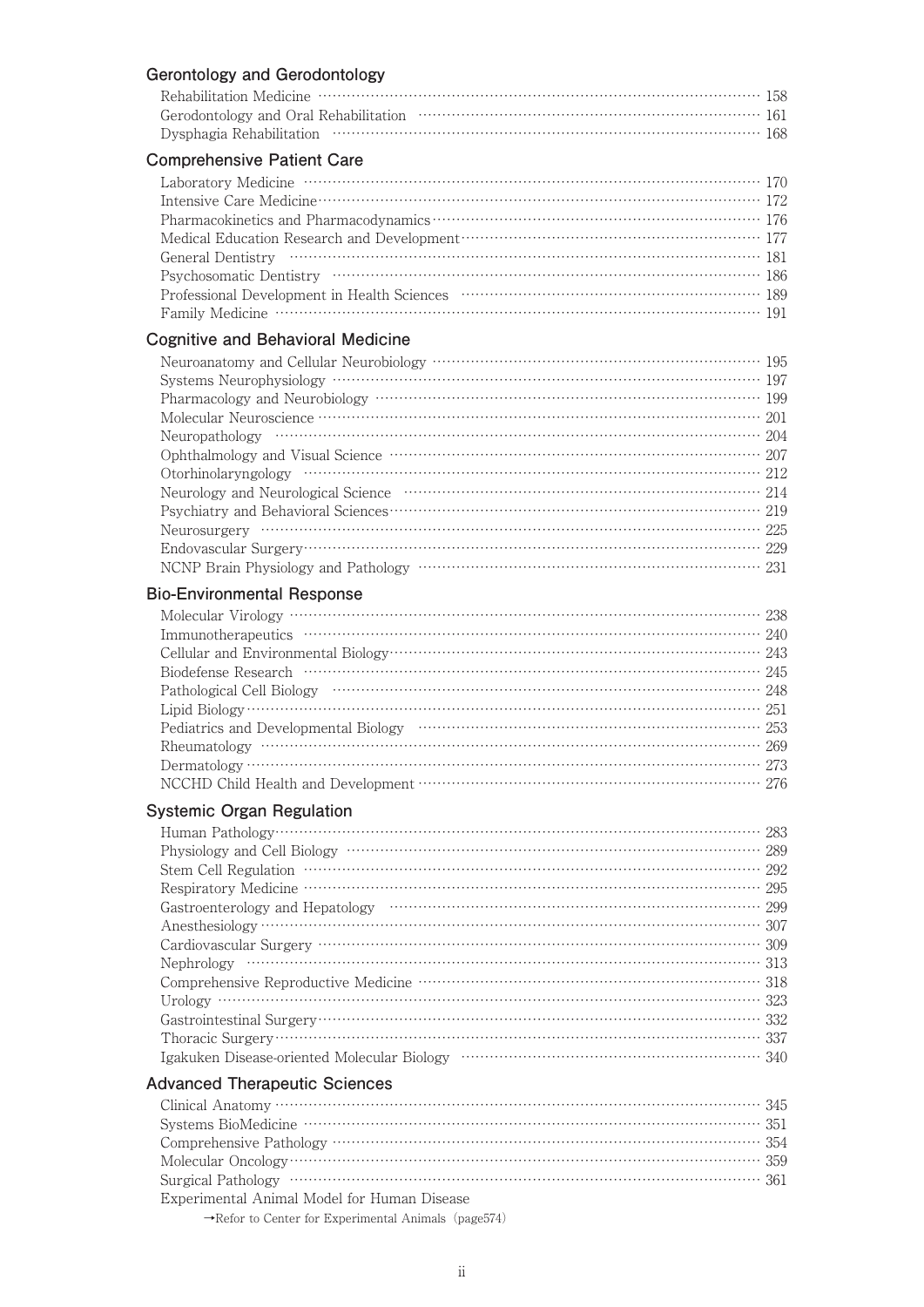| Signal Gene Regulation 364<br>Applied Gene Medicine 366           |     |
|-------------------------------------------------------------------|-----|
|                                                                   |     |
|                                                                   | 371 |
|                                                                   |     |
|                                                                   |     |
|                                                                   |     |
|                                                                   |     |
| Genemic Function and Diversity ……………………………………………………………………………… 401 |     |
|                                                                   |     |
|                                                                   |     |
|                                                                   |     |
|                                                                   |     |
|                                                                   |     |
|                                                                   |     |
|                                                                   |     |
|                                                                   |     |
|                                                                   |     |

### Life Science and Technology

## **Biomedical Engineering**

| Bioelectronics $\cdots$ 445                                                  |
|------------------------------------------------------------------------------|
|                                                                              |
| Chemical Bioscience manufactured contain the control of the state of the 450 |
| Medicinal Chemistry …………………………………………………………………………………… 452                     |
|                                                                              |
|                                                                              |
| Ceramic Biomaterials                                                         |

 $\rightarrow$  Refer to Inorganic Biomaterials (page<br>108 $\sim\!109)$ 

#### **Integrative Molecular Biomedicine**

| Molecular Genetics                                                        |  |
|---------------------------------------------------------------------------|--|
| $\rightarrow$ Potor to Applied Cano Modicing (page 266 $\rightarrow$ 268) |  |

| $\rightarrow$ Refer to Applied Gene Medicine (page366 $\sim$ 368) |  |
|-------------------------------------------------------------------|--|
|                                                                   |  |
|                                                                   |  |
|                                                                   |  |
|                                                                   |  |
|                                                                   |  |
|                                                                   |  |
|                                                                   |  |
|                                                                   |  |

#### **Biomedical Laboratory Sciences**

| Molecular Pathology (and according to the 492) and the 492 |  |
|------------------------------------------------------------|--|
|                                                            |  |
|                                                            |  |
|                                                            |  |
|                                                            |  |
|                                                            |  |
| <b>Endowed Departments</b>                                 |  |
|                                                            |  |
|                                                            |  |

| Orthopaedic and Trauma Research                                        |  |
|------------------------------------------------------------------------|--|
| $\rightarrow$ Refer to Orthopaedic and Spinal Surgery (page 383 ~ 392) |  |
|                                                                        |  |
|                                                                        |  |